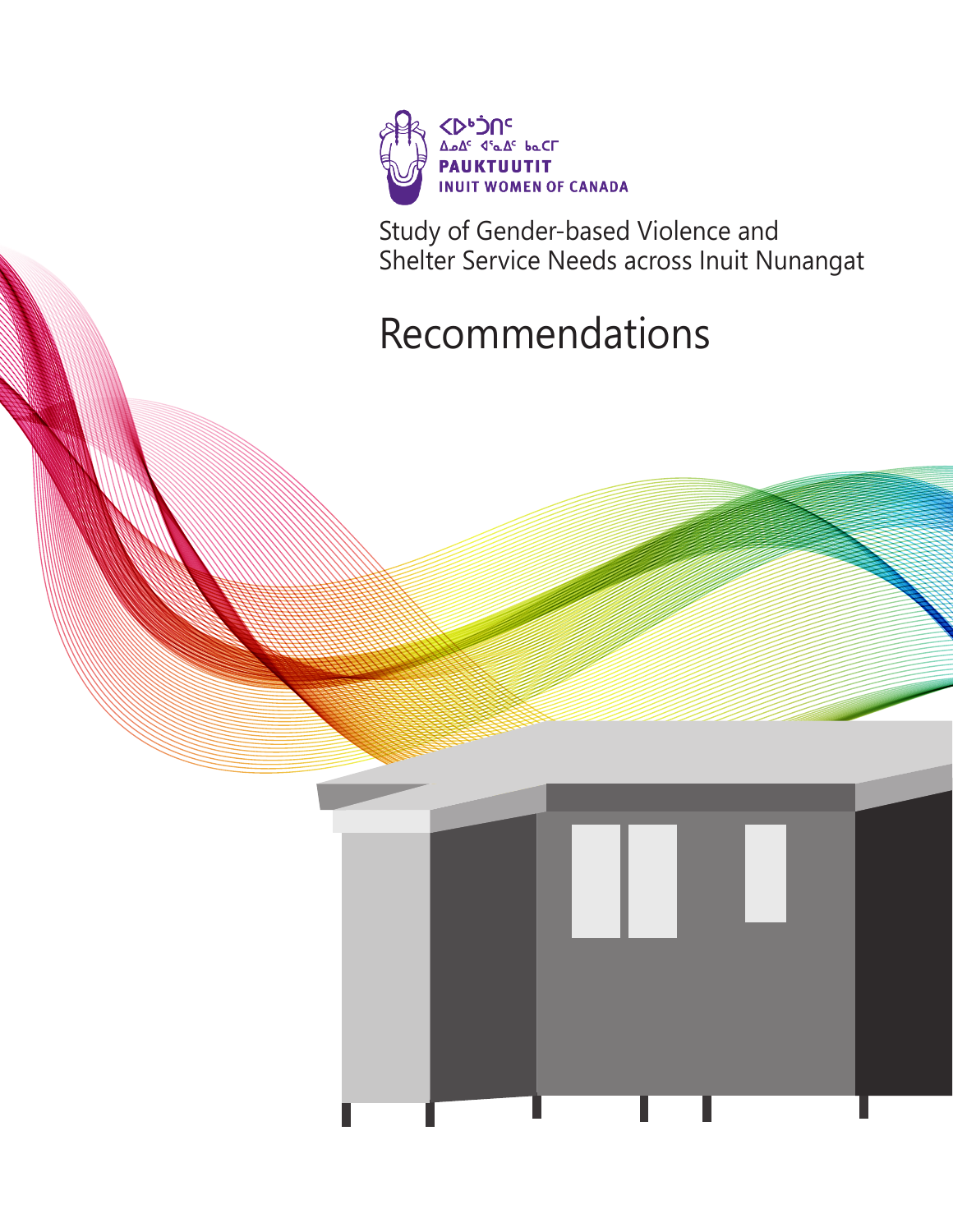## Recommendations

- 1. Develop violence intervention, prevention and healing strategies that are Inuit-specific, led by Inuit women, and respond to the unique cultural, political, economic, social and historical context of Inuit Nunangat.
- 2. Prioritize funding for the development of appropriate, safe and affordable housing across Inuit Nunangat at all levels of government.
- 3. Enhance the provision of Inuit-specific and Inuktitut services for survivors of violence and offenders to interact with and navigate the federal and provincial criminal justice systems.
- 4. Promote community-based collaboration between survivors of violence, police, service providers and community members to identify effective measures to ensure the safety and well-being of Inuit women and their children.
- 5. Provide adequate, sustainable and flexible funding in Inuit communities for emergency shelters serving Inuit women and children experiencing violence.
	- a. The Government of Canada must reverse its policy that excludes Inuit communities from accessing operational funding for shelters through the Family Violence Prevention Plan (FVPP). Shelter funding must be made available to Inuit communities at a minimum equitable amount to that provided for shelters on First Nations reserves.
	- b. Funding should support the operation and maintenance of existing shelters and the development of new shelters in consultation with communities.
	- c. Eligible costs for shelter funding should include: general operations and maintenance; staff training, retention and professional development; and, programs and supports responsive to the needs of Inuit women.
- 6. Examine the feasibility and community readiness for transition and second-stage housing services in Inuit Nunangat in consultation with Inuit organizations, shelter directors, service providers, and survivors of violence.